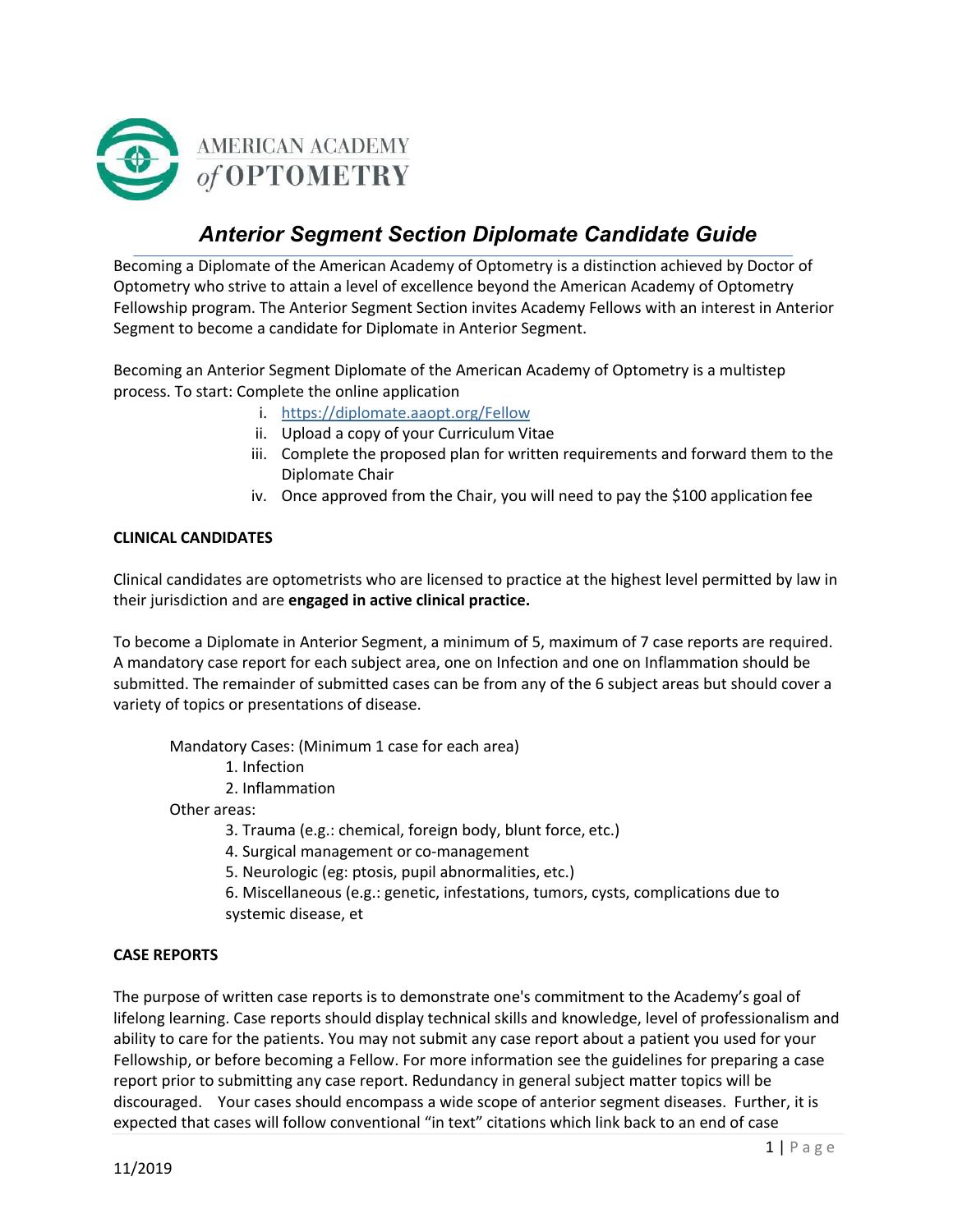bibliography. Any cases not following this format will not be reviewed.

At least five case reports are required for all clinical candidates. All written work (including posters / papers, articles, lectures, etc.) must have been completed and presented prior to the June 1st deadline to sit that same calendar year.

Credit for up to two case reports can be given with documentation of the following, as long as the topic area is anterior segment related, and is work that the applicant has done after receiving Fellowship in the Academy:

- A. A case report or research paper accepted to a peer-reviewed journal. Turn in copy of paper and citation for journal. See listing of journals accepted for fellowship work for sample of acceptable publications. The candidate must be the first or second author and be prepared to talk about the paper at the oral examination. This must be submitted as a PDF or Word file via the Academy portal after approval by the chair.
- B. Two posters / papers accepted to the Academy meeting (two posters / papers give credit for one case report). Turn in copies of posters / paper, and at which meeting it was presented. Candidate must be first or second author on the poster / paper and be prepared to talk about the poster / paper at the oral examination. These must be submitted via the Academy portal as PDF files after approval by the chair.
- C. A lecture (1- or 2-hour) accepted to the Academymeeting.

Turn in abstract, outline, and at which meeting it was presented. Candidate must be the only lecturer for a one-hour course, or can have two lecturers for a two-hour course, and be prepared to talk about the lecture at the oral examination. The topic must pertain to Anterior Segment disease. The course handout should be submitted via the Academy portal as a PDF file after being accepted by the chair.

D. Contribution to Optometric Books- Chapter authorship in Optometric or Ophthalmologic texts in topics related to anterior segment disease may be accepted in lieu of a case. The chapter should be submitted via the Academy portal as a Word Document after being approved by the chair.

The Diplomate Chair will make the final decision as to whether the subject of submitted materials qualifies as anterior segment related for credit towards the case report requirement. Redundancy in cases will not be allowed. That is, if a case is used in a chapter, journal article, poster or lecture, it cannot be re-used as a separate Case Report.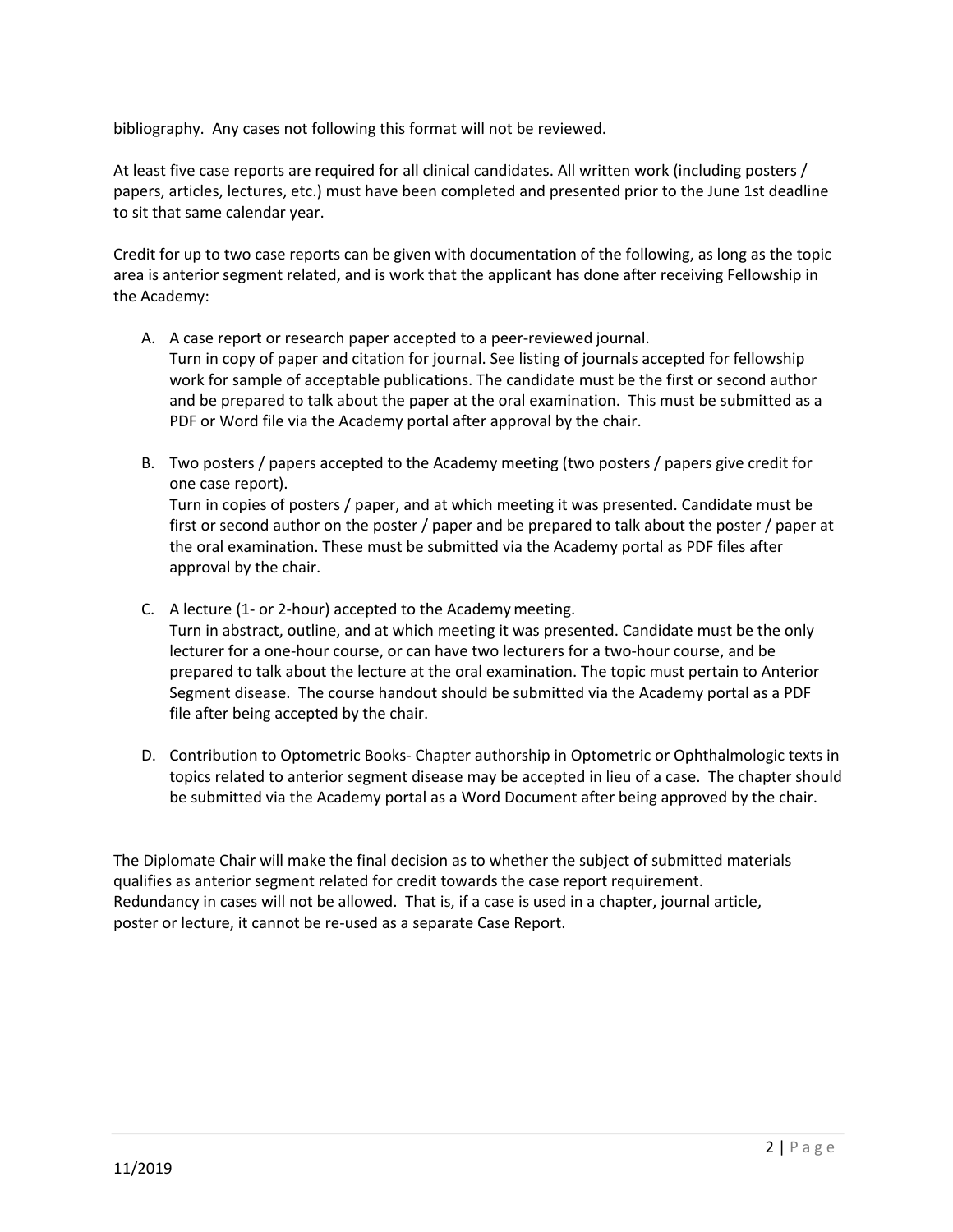## **PUBLICATIONS IN PEER REVIEWED JOURNALS**

An article may be accepted in lieu of a case report if it was published in one of the following peer reviewed journals:

| Acta Ophthalmologica                                                          | Tournal of Neuro-Ophthalmology                 |
|-------------------------------------------------------------------------------|------------------------------------------------|
| American Journal of Ophthalmology                                             | ournal of Ocular Pharmacology and Therapeutics |
| Annals of Ophthalmology                                                       | Journal of Pediatric Ophthalmology &           |
|                                                                               | Strabismus                                     |
| Archives of Ophthalmology                                                     | Journal of Refractive Surgery                  |
| Arquivos Brasileiros de Oftalmologia                                          | Journal of Vision                              |
| <b>BMC</b> Ophthalmology                                                      | Klin Monatsbl Augenheilkd                      |
| British Journal of Ophthalmology                                              | Molecular Vision                               |
| Canadian Journal of Ophthalmology                                             | Neuro-Ophthalmology                            |
| Canadian Journal of Optometry                                                 | Ocular Immunology and Inflammation             |
| Clinical & Experimental Ophthalmology                                         | Ocular Surface                                 |
| Clinical and Experimental Optometry                                           | Ophthalmic and Physiologic Optics              |
| Contact Lens and Anterior Eye                                                 | Ophthalmic Epidemiology                        |
| Cornea                                                                        | Ophthalmic Genetics                            |
| Current Eye Research                                                          | Ophthalmic Plastic & Reconstructive Surgery    |
| Current Opinion in Ophthalmology                                              | Ophthalmic Research                            |
| Cutaneous and Ocular Toxicology                                               | Ophthalmic Surgery, Lasers & Imaging           |
| Documenta Ophthalmologica                                                     | Ophthalmologe                                  |
| European Journal of Ophthalmology                                             | Ophthalmologica                                |
| Experimental Eye Research                                                     | Ophthalmology                                  |
| Eye                                                                           | Optometric Education                           |
| Eye & Contact Lens                                                            | Optometry                                      |
| French Journal of Ophthalmology                                               | Optometry & Vision Development                 |
| Gerentologist                                                                 | Optometry and Vision Science                   |
| Graefes Archive for Clinical and Experimental                                 | Optometry & Visual Performance                 |
| Ophthalmology                                                                 |                                                |
| Indian Journal of Ophthalmology                                               | Progress in Retina and Eye Research            |
| International Ophthalmology                                                   | Retina, the Journal of Retinal and Vitreous    |
|                                                                               | Diseases                                       |
| Investigative Ophthalmology and Visual Science                                | Review of Optometry*                           |
| Iranian Journal of Ophthalmology                                              | Revista Brasileira de Oftalmologia             |
| Japanese Journal of Ophthalmology<br>Journal of AAPOS                         | Spektrum Augenheilkd                           |
|                                                                               | Survey of Ophthalmology<br>Vision Research     |
| Journal of American Geriatrics Society                                        | Visual Neuroscience                            |
| Journal of Behavioral Optometry<br>Journal of Cataract and Refractive Surgery | Journal of Neuro-Ophthalmology                 |
| Journal of Glaucoma                                                           | Vision Development and Rehabilitation          |
|                                                                               |                                                |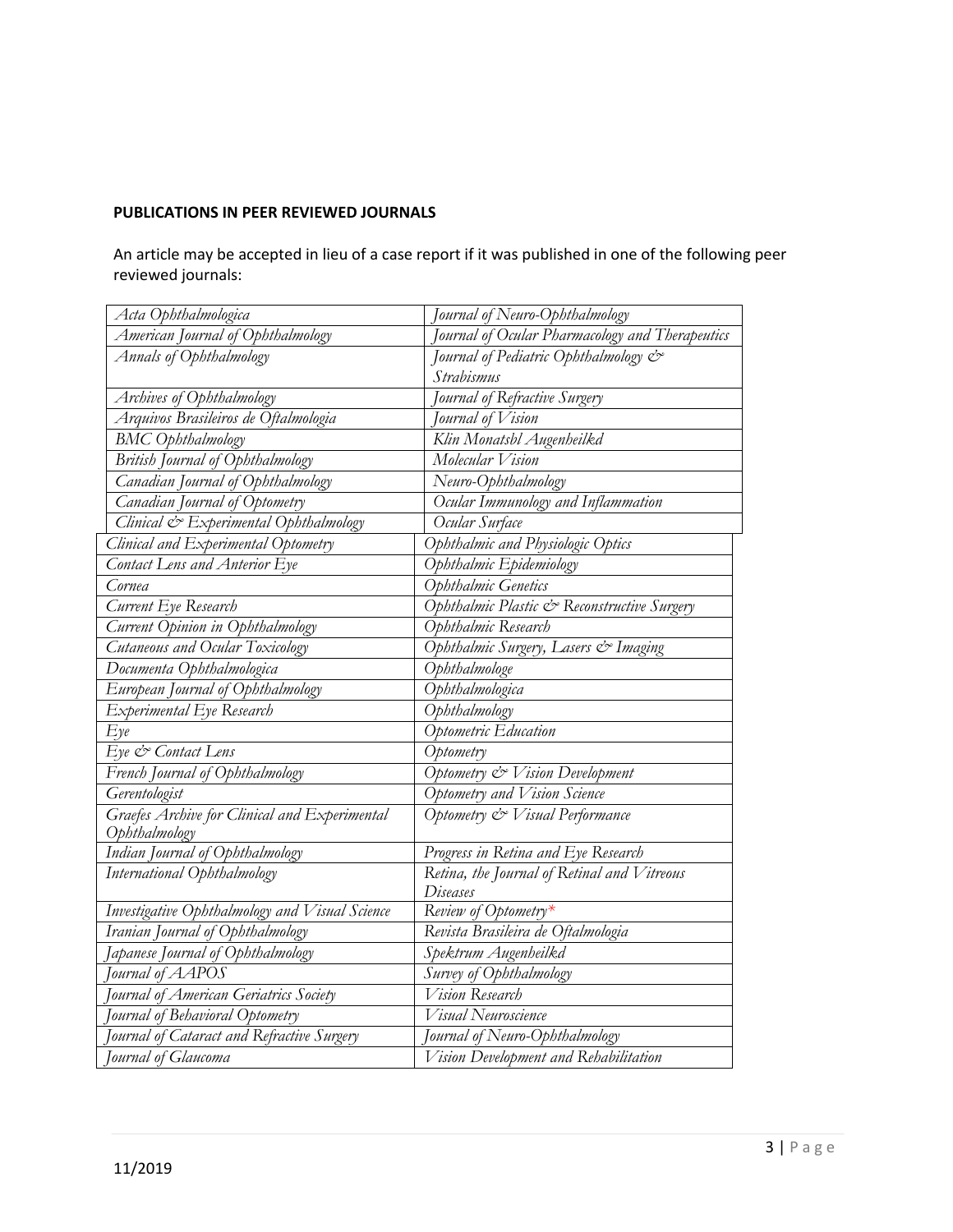When multiple authored published articles are submitted for credit, the article will only be considered if the candidate appears as the **first or second author**. If the article is **over ten years old**, it may be acceptable, but a brief paper describing what changes have taken place on the topic since it was published must also be presented.

All articles submitted in lieu of cases must be in the field of anterior segment disease and any submitted from *Review of Optometry* specifically will have to meet a minimum standard of quality. Not all Review of Optometry columns will be accepted; articles from this publication must be Continuing Education articles.

## **POSTERS AND PAPERS**

Two **clinical case report posters or papers** written **after** attainment of Fellowship will be considered in lieu of one case report. These posters must pertain primarily to anterior segment disease.

A poster or paper may be accepted if it was presented at a peer-reviewed meeting from which the content is archived and citable, and as approved by the Academy's Inter-Professional Scientific Review Committee and the Diplomate Chair.

The following organizations/meetings listed below who have successfully completed the review process. Please note that the Diplomate Chair will still review each document submitted for final approval of points.

- American Academy of Optometry (AAO)

- Association for Research in Vision and Ophthalmology (ARVO)
- American Optometric Association (AOA)

*Only able to accept from 2012 and forward:*

- Global Specialty Lens Symposium (GSLS)

*Only able to accept from 2014 and forward:*

- College of Optometrists in Vision Development (COVD)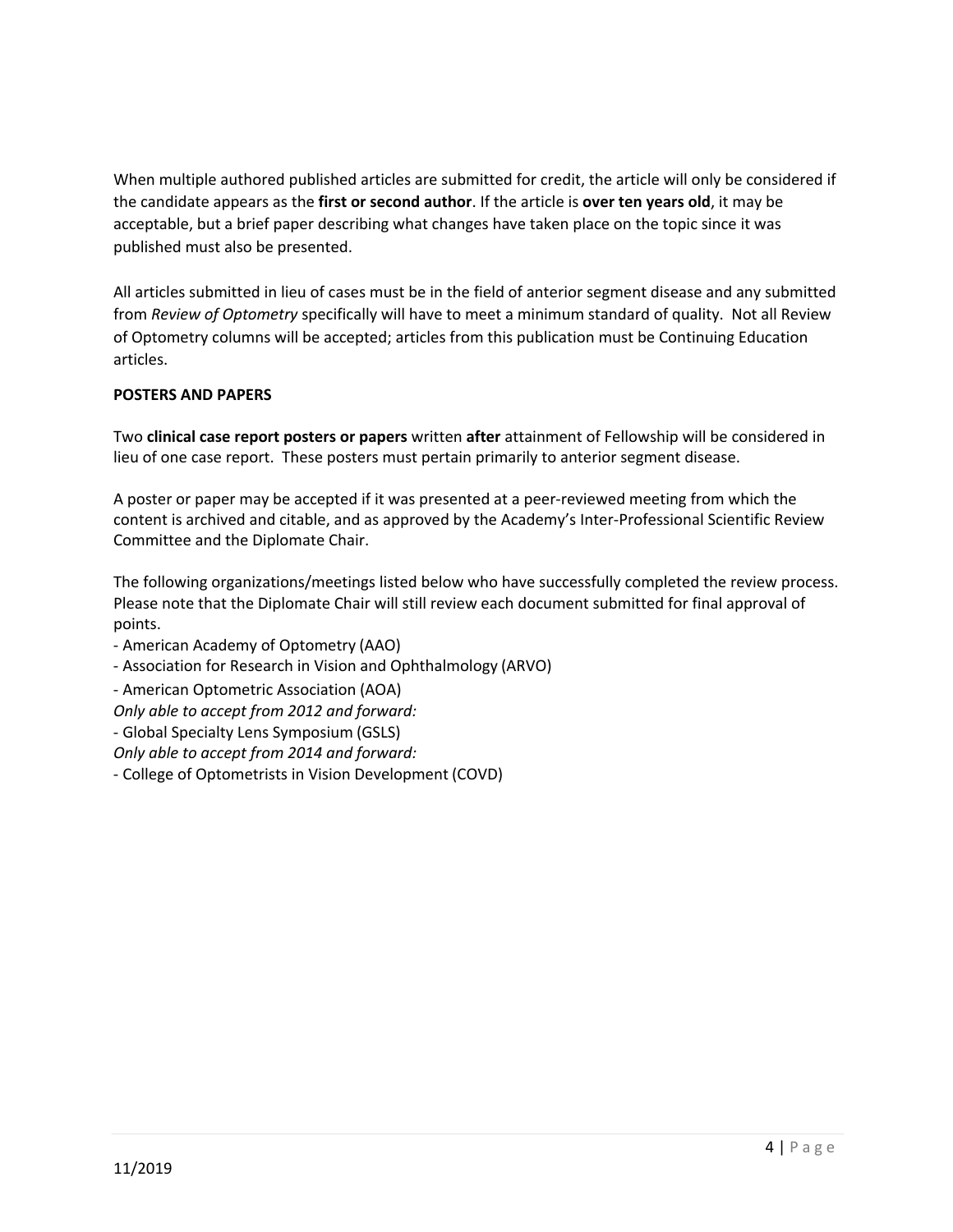Posters and papers must be presented at an approved venue prior to granting credit towards a case report for Diplomate, e.g. A Candidate cannot use a poster/paper being presented at the same Academy meeting where he/she is sitting for the oral exam.

When a multiple authored poster or paper is submitted for credit, it will only be considered if the candidate appears as the **first or second author**. A poster or paper over ten years old may not be accepted.

The Diplomate Chair will make the decision if a submitted article meets the standards outlined above.

An electronic copy of the paper and/or poster will be required.

## **ACADEMY LECTURE**

A unique lecture given within the past ten years at an Annual or International meeting of the Academy may be accepted if:

- a. Candidate was sole presenter of a one-hour lecture.
- b. Candidate presented for at least one hour of a two-hour lecture.

Documentation of successful completion of the lecture with dates and location must be provided along with a description of the lecture.

#### **PROFESSIONALLY RELATED BOOK**

A book published by the candidate in one or more of the following or **similar** types of professionally related books, may be considered in lieu of a case report: *Applied Science, Optometric Education, Optometric Management, Clinical Optometry* or other. These chapters should pertain specifically to anterior segment disease.

When multiple authored published books are submitted for credit, an explanation of the candidate's role in writing the book must be provided for the book to be considered. If the book is **over ten years old**, it may be acceptable, but a paper describing what changes have taken place on the topic since it was published may also be requested.

The Diplomate Chair will make the decision if a submitted book meets the standards outlined above.

#### **WRITTEN and SLIDE PRACTICAL**

The written/slide practical exam must be taken at an Academy meeting. The candidates may sit for the written exam any time after one case report has been accepted by the committee. If the candidate is using lectures, posters, or publications in lieu of a case report, they must still have one original case report accepted by July 15 to sit for the written/slide practical exam at that year's Academy. Therefore, it is recommended that the candidate have the case submitted by June 1 in order for the committee to review their report, and to give the candidate time to make revisions.

The written exam will consist of multiple-choice questions that will test the candidate's knowledge on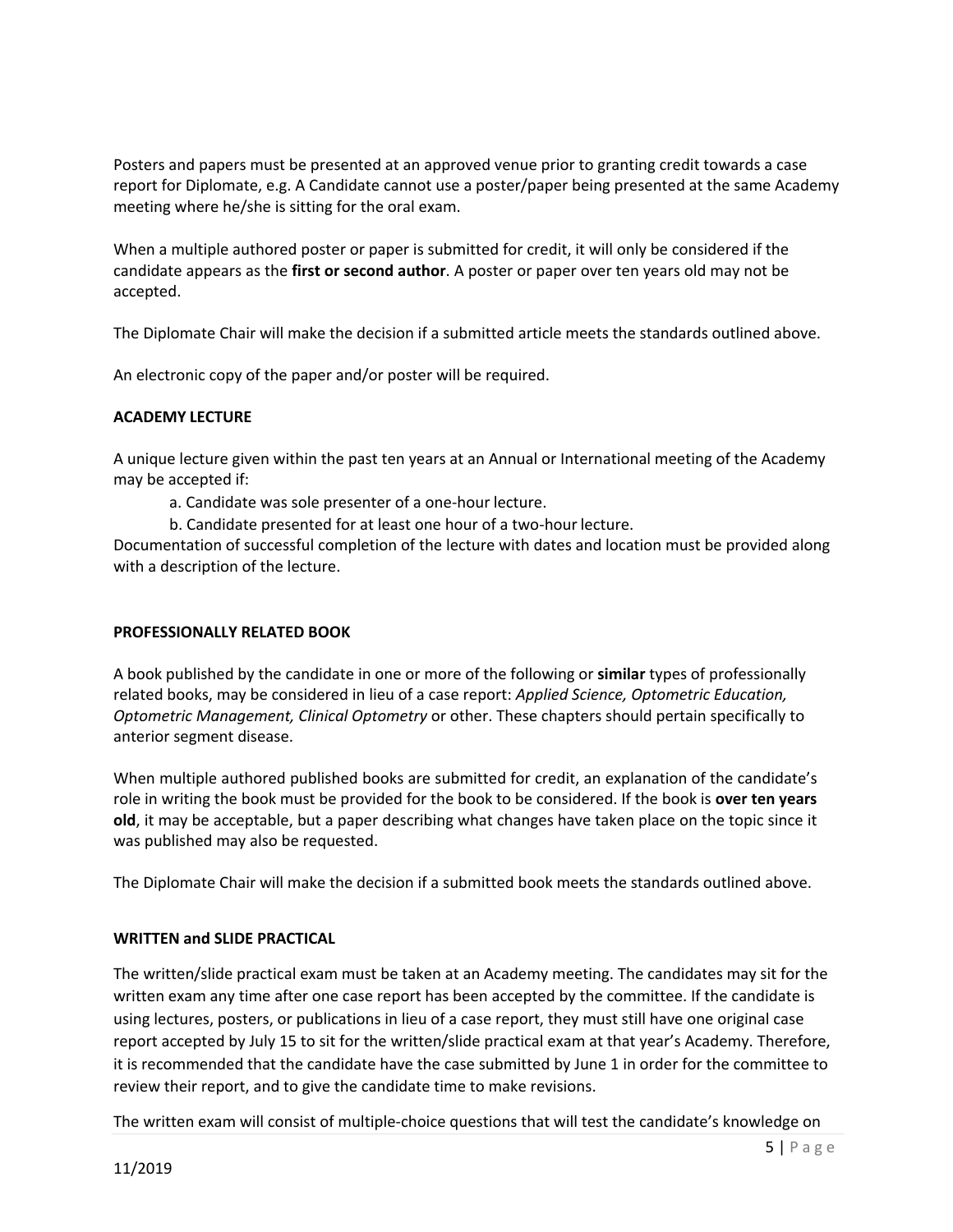anterior segment topics and current research in anterior segment. The slide practical exam will consist of case scenarios with accompanying video and /or photography to test the applicant's clinical acumen. After discussion, case elements will be altered so the candidate can show their clinical thinking process and how it may change based on the modifications made to the case. Examples: A) What if the patientis not in pain, how does that change your differential? B) You now have the following blood work results; does this change your clinical thinking? C) The patient's history now includes pregnancy. Does that change your choice of medicine? The written/slide practical exam is designed to give the candidate feedback on subject areas they may need to improve upon.

Candidates will be tested on the following concepts in regard to the Anterior Segment of the eye. Candidates will be given 90 minutes to take the test.

The written test will be divided into three sections:

1. 35% Inflammation

- 2. 35% on Infection
- 3. 30% on:

Trauma

Abnormal growth

Deposits

Dystrophies

Current Trends in Anterior Segment testing or treatment

The slide quiz will be 60 minutes and will be a case-based test.

For the purposes of the exam, the Anterior Segment includes the following structures:

Eyelids, Adnexa, Lacrimal system, Conjunctiva, Episclera, Sclera, Cornea, Limbus, Anterior chamber/Angle, Iris, Ciliary Body, Crystalline Lens

Recommended reference book: Cornea: Fundamentals, Diagnosis, and Management Vol. 1, Fourth edition by Mannis, and Holland

#### **ORAL EXAMINATION / DISCUSSION**